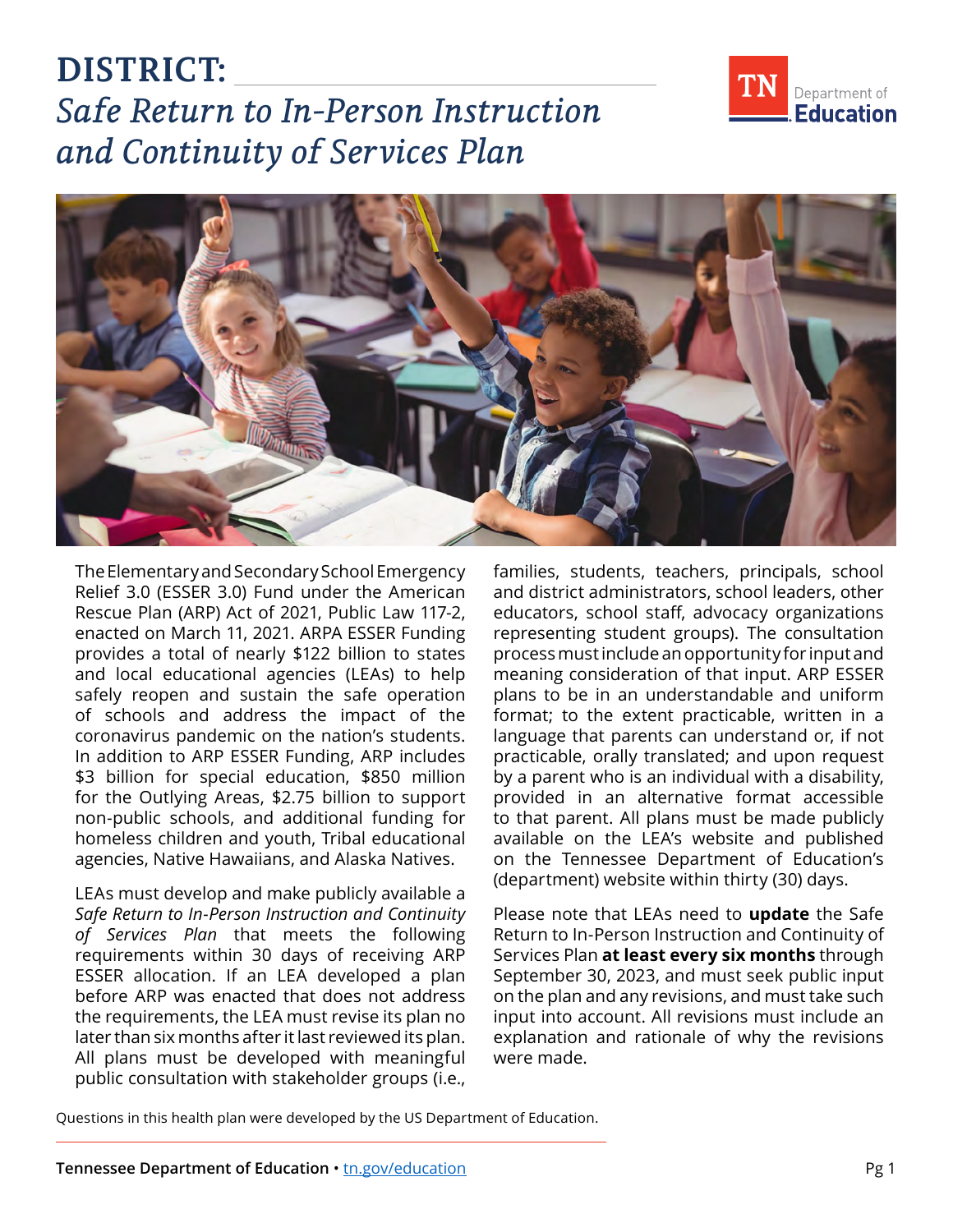# *Consultation with Stakeholders*

**1 Describe how the LEA will, in planning for the use of ARP ESSER funds, engage in meaningful consultation with stakeholders, including, but not limited to:** 

- students:
- ii. families:
- i. students;<br>ii. families;<br>iii. school and district administrators (including special education administrators); and
- iv. teachers, principals, school leaders, other educators, school staff, and their unions.
- v. tribes;
- vi. civil rights organizations (including disability rights organizations); and
- vii. stakeholders representing the interests of children with disabilities, English learners, children experiencing homelessness, children and youth in foster care, migratory students, children who are incarcerated, and other underserved students.

**The LEA developed a presentation that provided an overview of available ESSER funds and general guidelines on how the LEA planned to allocate ESSER funds. The presentation was published on social media, the system website, and hard copies were available at each school during registrations, open houses, etc. A feedback form accompanied the presentation. This form allowed stakeholders to have input in how ESSER funds were allocated and make further recommendations on how funds could be** 

**used. The form provided each stakeholder an opportunity to represent various student subgroups.** 

**feedback was extremely valuable in the development of the plan. Additionally, the school reopening** 

**2 Provide an overview of how the public stakeholder input was considered in the development of the LEA's plan for ARP ESSER funds. decay the LEA's plan for ARP ESSER funds.** The needs of our students of our students of our students of our students. The needs of our students of our students of our students. The needs of our students of our students of

The LEA provided stakeholders with a general overview of how ESSER 3.0 funds were planning to be allocated. This presentation was posted on the district website, social media, and provided to **Community Medical Center's Public Health County Director. The Department of Health worked stakeholders, in digital and hard copy format, at all school's open house and orientation events**  throughout the summer. All school employees were informed of the district's plan by their building administrators. Accompanying the LEA's ESSER plan, was an ESSER 3.0 feedback survey. Again, this survey **students and staff.** 

was posted on the systems website, social media, and provided to all states who attended to all states who attend<br>The system of all states who attended school is all states who attended school is all states who attended sc

### **3 How did the LEA compile feedback during the open comment period for the ARP Plan? Members of the school employees, 2.4% were seen the comment period for the 7.4% many**

**population, 51% indicated they represented students with responsibilities, 24.4% represented students in**  Once the open comment period closed, the LEA compiled all comments in a spreadsheet and sorted feedback data by category (academics, student readiness, educators, and foundations) and student  $\mathbf{s}$  group the stakeholder represented.  $\mathbf{s}$ 

### **4 How was the input considered during the open comment period time?**

**Public stakeholder feedback was used to adjust how actual ESSER 3 funds were allocated compared to the LEA's original overview. A large percentage of stakeholders felt students' social, emotional, and behavioral needs should be a top priority post-pandemic. With that input, hiring a school-level social worker and providing behavioral supports remained a top priority for the district. As a team, public stakeholder feedback was reviewed by district and school level administrators. Planning discussions** 

**invovled referencing public feedback and gauging community sentiment towards certain allocations** 

Questions in this health plan were developed by the US Department of Education. **before final budget allocations were determined.**